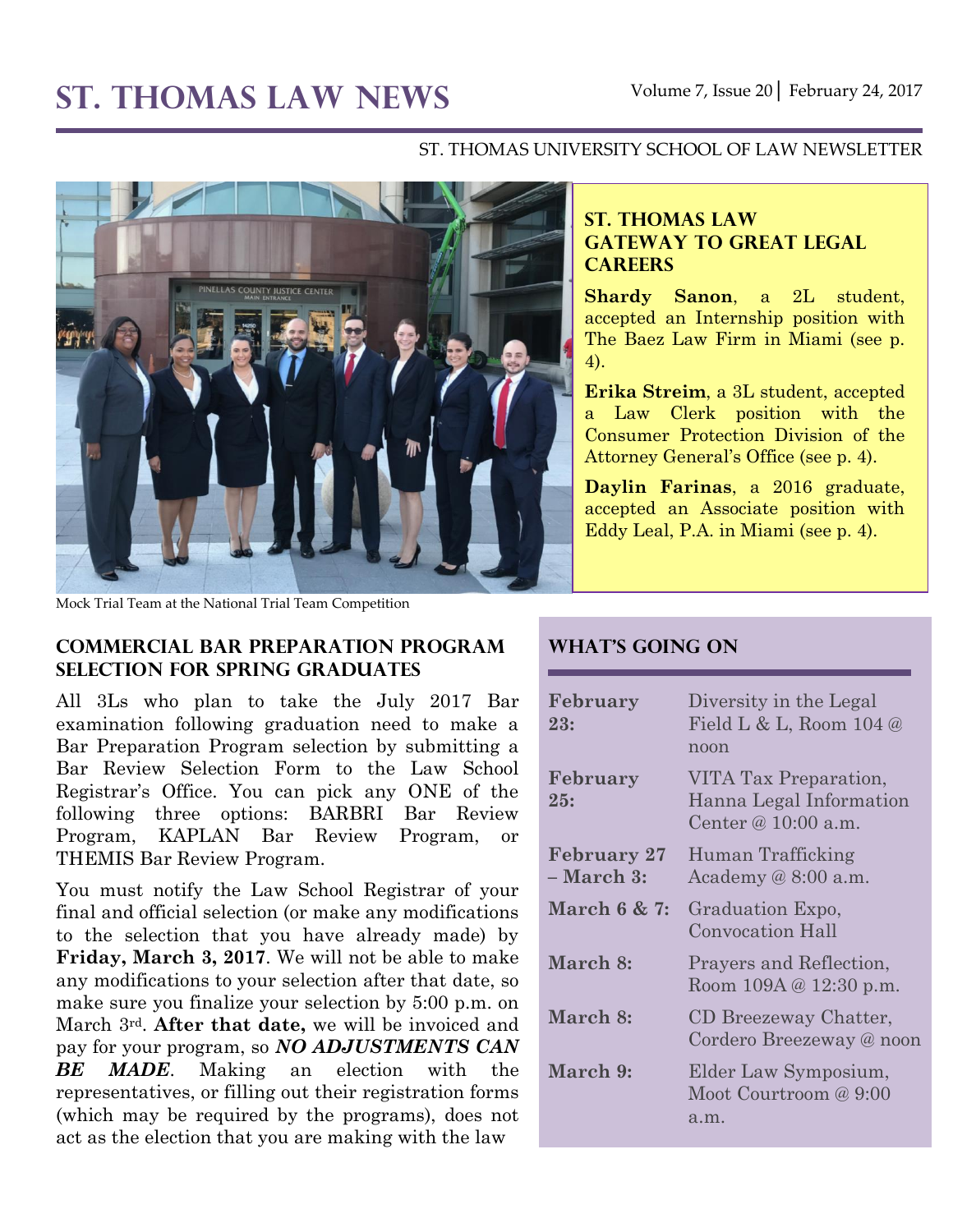school. The law school is going to pay for whichever program you have notified us you are taking by completing the law school form. Similarly, submitting the Bar Review Selection Form to the Law School *does not* automatically register you for your desired bar prep program. Be sure to contact the appropriate Bar Prep Program representative for registration requirements.

If you have any questions, or would like a detailed explanation of what the various programs offer, representatives from each program are available in the Cordero Breezeway on various days and times throughout the semester, or you may contact a representative via e-mail. For questions with regard to BARBRI, contact Madison Nesbitt at [madison.nesbitt@barbri.com;](mailto:madison.nesbitt@barbri.com) for Kaplan, contact Sabine Baptiste at [sabine.baptiste@kaplan.com;](mailto:sabine.baptiste@kaplan.com) or for Themis, contact Nachman Gutowski at [nachman.gutowski@themisbar.com.](mailto:nachman.gutowski@themisbar.com) Please speak to the program representatives for more details on each program.

Make sure you do your homework and thoroughly research which program will be best suited to your study needs. Remember that each representative is going to try to "sell" you on his or her program. Be a wise consumer and pick the program that works best for you.

Remember the *deadline* to submit your selection of one of the Bar Review Programs provided by St. Thomas University School of Law upon your graduation is **Friday, March 3, 2017**. You can submit the form in person at the Registrar's counter or to Ms. Cathy Hayes in the Law School's Student Affairs Office.

**Please note that your selection is final upon submission and cannot be changed after the deadline date. In addition to the Bar Review Selection Form, make sure to fill out the registration form with the appropriate Bar Prep Program Provider.**

#### **St. Thomas Law Alumnus Appointed Chair of 11th Judicial Circuit Local Professionalism Panel**

The 11th Judicial Circuit Committee on Professionalism has appointed **Armando G. Hernandez**, '10, a litigation attorney with Rumberger Kirk & Caldwell, to Chair of the Circuit's local professionalism panel. These panels play an integral role in advancing the overall objective of improving professionalism in the Miami-Dade County legal community by providing an informal, educational process to address conduct inconsistent with the defined Standards of Professionalism and Civility. Each panel receives, screens, and acts upon complaints of unprofessional conduct by attorneys practicing in the Circuit.



"This is a wonderful recognition of Armando's commitment to professionalism and his leadership skills," said Scott Sarason, administrative partner in Rumberger's Miami office. "His impact on the legal community extends beyond the courtroom, as he is highly respected among his peers for his efforts to foster civil conduct in our highly competitive and demanding profession."

Hernandez received the first-ever "Excellence in Professionalism Award" presented by the 11th Judicial Circuit Professionalism Committee in 2016. As an inaugural member of the local panel, he evaluated and presided over complaints and/or grievances. He also authored articles regarding panel matters, opinions, and decisions for the Dade County Bar Bulletin. He has also spoken on professionalism and civility as part of Professionalism Day, as well as for the Dade County Bar Bench and Bar Conference.

Hernandez's legal practice focuses in the areas of product liability and casualty litigation. In his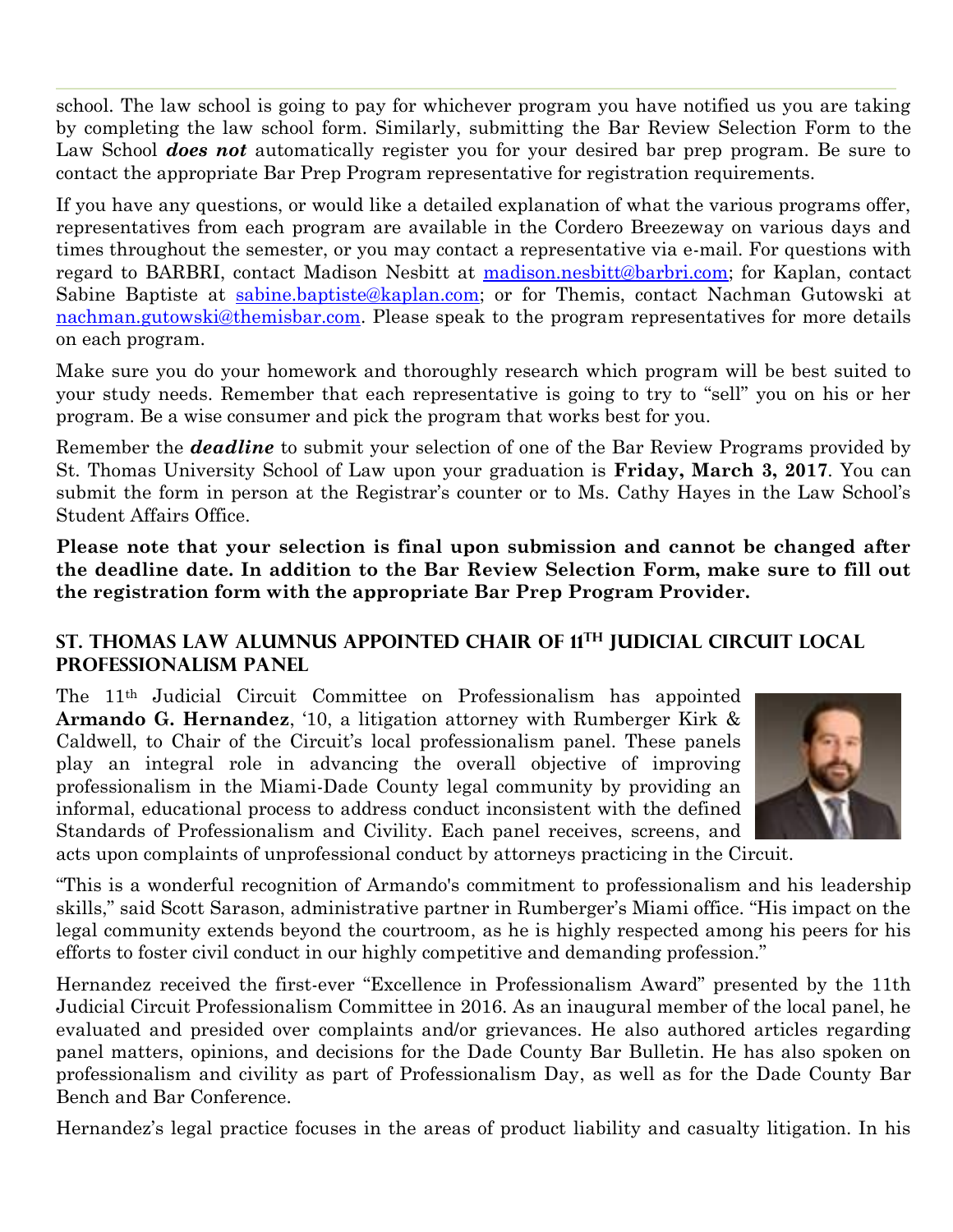product liability practice, he defends manufacturers and distributors of personal watercrafts, boats, boat engines, motorcycles, golf carts, ladders, and other products. His casualty practice consists of representing trucking companies, tractor trailers, and fleet vehicles.

Among his professional achievements, Hernandez has been recognized as a Florida Trend "Legal Elite Up & Comer" (2014-2015) and Super Lawyer's "Rising Star" (2015-2016). He was also honored among the Top 40 Under 40 Outstanding Lawyers in South Florida by the Cystic Fibrosis Foundation.

Hernandez's civic activities include providing hours of pro bono time to various efforts. He has worked tirelessly for the Venture Law Project, drafting manufacturing and supply agreements with foreign entities in Africa for a small start-up company. He was recently selected to serve on the Venture Law Project Advisory Board. Hernandez also participates with the Miami Dade Commission on Ethics on Ethical Governance Day, educating young students on the importance of civic duty. He also serves as President of the Peter T. Fay Inns of Court.

## **Fifth Annual Elder Law Symposium**

The Elder Law Society invites the St. Thomas Law community to its 5th Annual Elder Law Symposium entitled "The Futre of Elder Law: How the Changing Demographics of the Elderly Community are Affecting the Laws Proctecting Them. The symposium is scheduled for Thursday, March 9, 2017, at 9:00 a.m. in the Moot Courtroom." Breakfast and registration begin at 8:00 a.m. Anyone interested in attending the symposium must RSVP to elderlawsociety@gmail.com.

#### **Federal Bar Association Judicial Reception**

On February 9, 2017, St. Thomas Law students attended the 36th Annual Federal Judicial Reception, honoring the Federal Judiciary for the United States Court of Appeals for the Eleventh Circuit, the United States District Court for the Southern District of Florida, and the United States Bankruptcy Court for the Southern District of Florida. *St. Thomas Law was a Silver Sponsor.*



## **Class Action litigation Forum Lunch & Learn**

On February 7, St. Thomas Law students attended the Class Action Litigation Forum presented by attorneys **Frank Quesada** '06 (STU law alumnus) and his partner John Ruiz, founder of MSP Recovery Law Firm. The firm recently won a major victory in federal court, and the first of its kind nationwide, in which the court certified as a class all Florida Medicare Advantage Organizations who were not properly reimbursed by insurance companies for payments made on



behalf of Medicare enrollees. In addition to discussing class action litigation strategy, Mr. Quesada and Mr. Ruiz took students through their careers, from law school to now, providing pointers on how to succeed.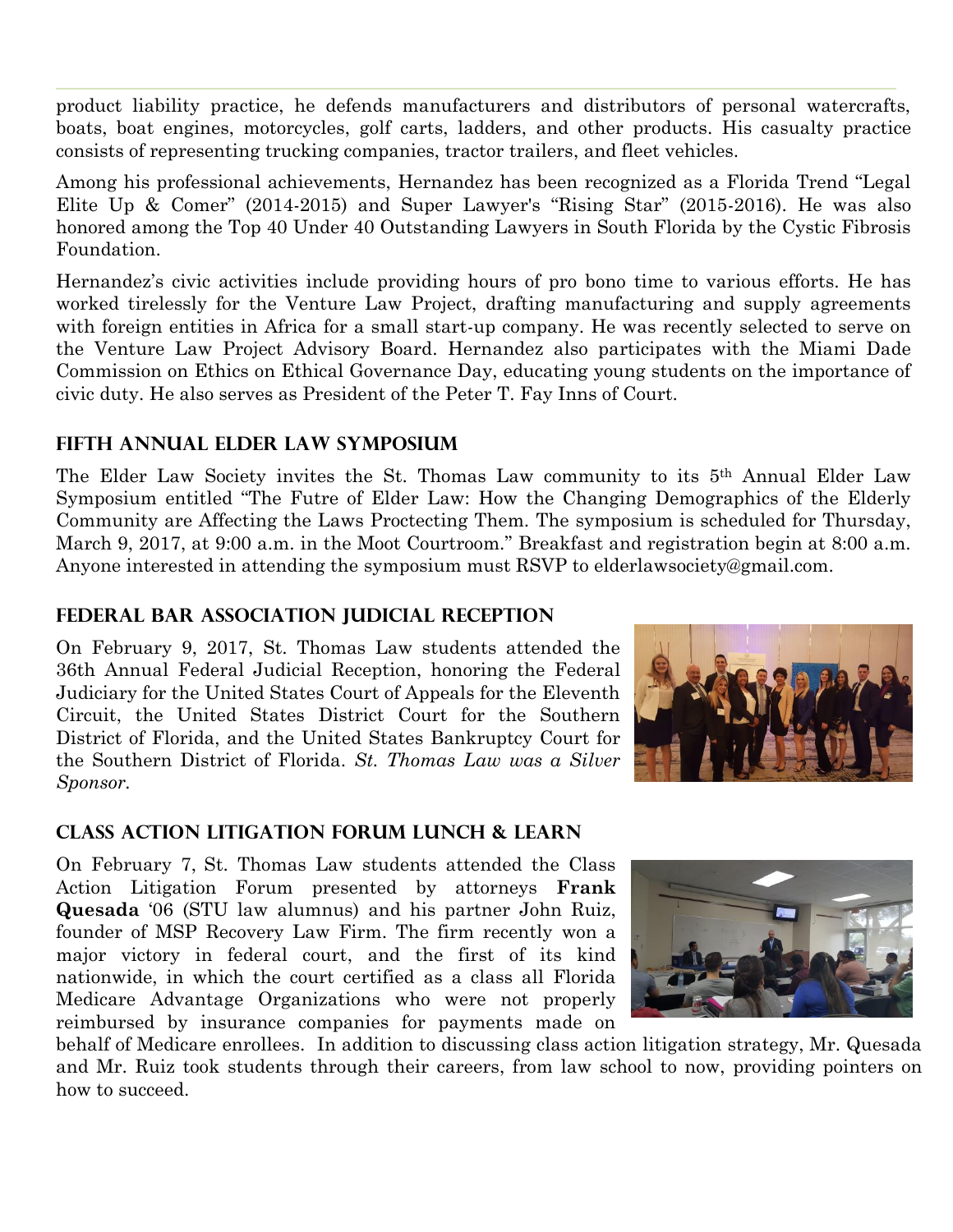## **St. Thomas Law Review New Editorial Board**

Please join the *St. Thomas Law Review* in congratulating the incoming 2017–2018 Editorial Board. The Editor-in Chief – **Chanae Wood**; Managing Editor – **Elizabeth Irazabal**; Executive Editor **Becky Saka**; Articles Solicitation Editor – **Jennifer Weiss**; Executive Notes and Comments Editors – **Johanne Larosiliere** and **Frank Samitier**; and Senior Articles Editors – **Idelys Martinez**, **Amanda Spencer**, and **Jessica Vega**.

# **35th Annual Federal Securities Institute**

On February 7th-8th, 2017, St. Thomas Law student **Leighton Regis**, '3L, was invited to the Thomson Reuter's 35th Annual Federal Securities Institute. Mr. Regis heard from speakers like Justice Leo Strine, Chief Justice of the Delaware Supreme Court, who spoke on ethics; Vice Chancellor Sam Glasscock; and several other top experts throughout the nation, regarding new Delaware corporate law developments and anticipated deals that can significantly impact corporate transactions in the current calendar year.



Pictured: (Left to Right) Hector Lans, Gregory Yadley (Partner at Shumaker, Loop & Kendrick), Curtis Alva (Alva & Gleizer, PLLC), and Leighton Regis.

#### **STUDENT ACHIEVEMENTS**

**Shardy Sanon**, a 2L student, accepted an Internship position with The Baez Law Firm in Miami. The Baez Law Firm offers clients legal representation in criminal defenses, civil rights, and civil litigation in south and central Florida, from Miami to Orlando to Tampa, and all points in between.

**Erika Streim**, a 3L student, accepted a Law Clerk position with the Consumer Protection Division of the Attorney General's Office**.**

# **ALUMNI(AE) NEWS**

**Daylin Farinas**, a 2016 graduate, accepted an Associate position with Eddy Leal, P.A. in Miami, specializing primarily in commercial and real estate litigation and transactions.

**James E. Rauh**, a 2003 graduate, was promoted to Shareholder at Greenspoon Marder (Miami Beach) within the firm's alcohol beverage industry group.

## *Faculty Announcements*

Professor **Siegfried Wiessner** participated in the 8th Conference on the New Haven School of Jurisprudence at Zhejiang University in Hangzhou, China, co-sponsored with Yale University and Tulane Law School. His lecture explored "New Haven in Context: A Critical Appraisal of American Classics in International Law." He also moderated a panel of distinguished scholars from Singapore, China, and Australia on discrete issues of international and domestic dispute resolution.